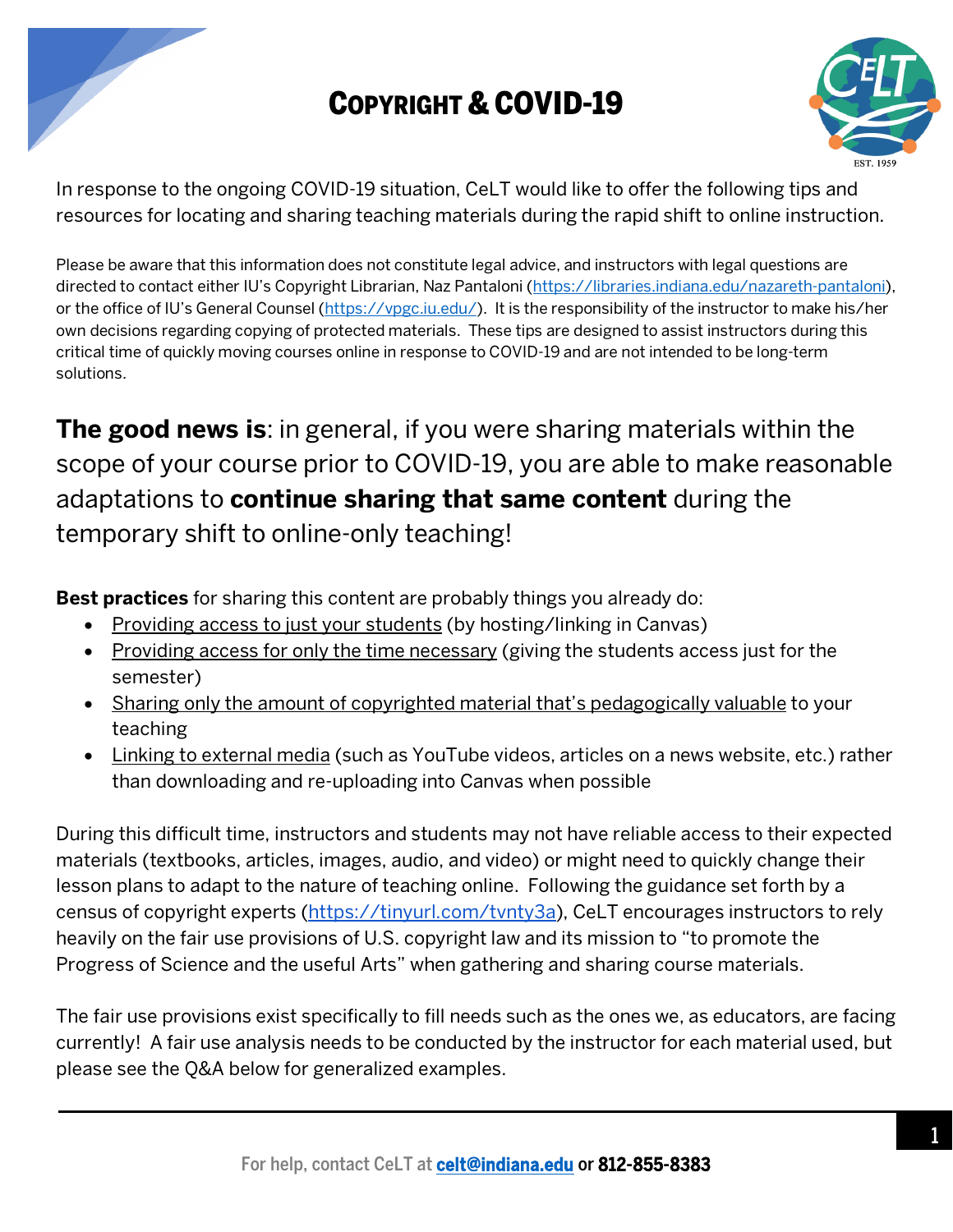

A **fair use analysis** consists of the weighing of the following four factors, with the primary importance in educational uses generally being given to factors 1 and 4:

- 1) The **purpose** of the usage of the copyrighted material
	- a. Favoring fair use: teaching, scholarship, research, comment, criticism, etc.
	- b. Opposing fair use: entertainment, profit, etc.
- 2) The **nature** of the copyrighted material
	- a. Favoring fair use: published material, non-fiction or fact-based, importance to pedagogical outcomes
	- b. Opposing fair use: unpublished material, highly creative material (art, music, etc.), fiction
- 3) The **amount** used of the copyrighted material
	- a. Favoring fair use: only the amount necessary to achieving pedagogical outcomes
	- b. Opposing fair use: the entire work or a very substantial portion (without demonstrated need)
- 4) The **market (financial) impact** of the usage of the copyrighted material
	- a. Favoring fair use: purchase or licensing of the material unavailable at a fair price or reasonable timeline, no significant impact on the market from this specific usage (common for short-term uses)
	- b. Opposing fair use: copying replaces sale of materials that are reasonable available, numerous copies made, long-term use

## **Q&A**

**Q.** Do I need to worry about the copyright of **images on my PowerPoint slides** (that I am sharing in a video lecture or via Canvas)?

**A.** If you were okay to share those images in the scope of a normal face-to-face class, then you should be fine to share them with your students via Canvas or similar.

**Q.** My students had to leave campus quickly and **do not have access to their textbook**. What should they do?

**A.** First, check to see if there are e-books available through IU's Library (https://guides.libraries.indiana.edu/COVID-19temporaryaccess/textbooks), the National Emergency Library, or from a wide range of publishers who are temporarily providing open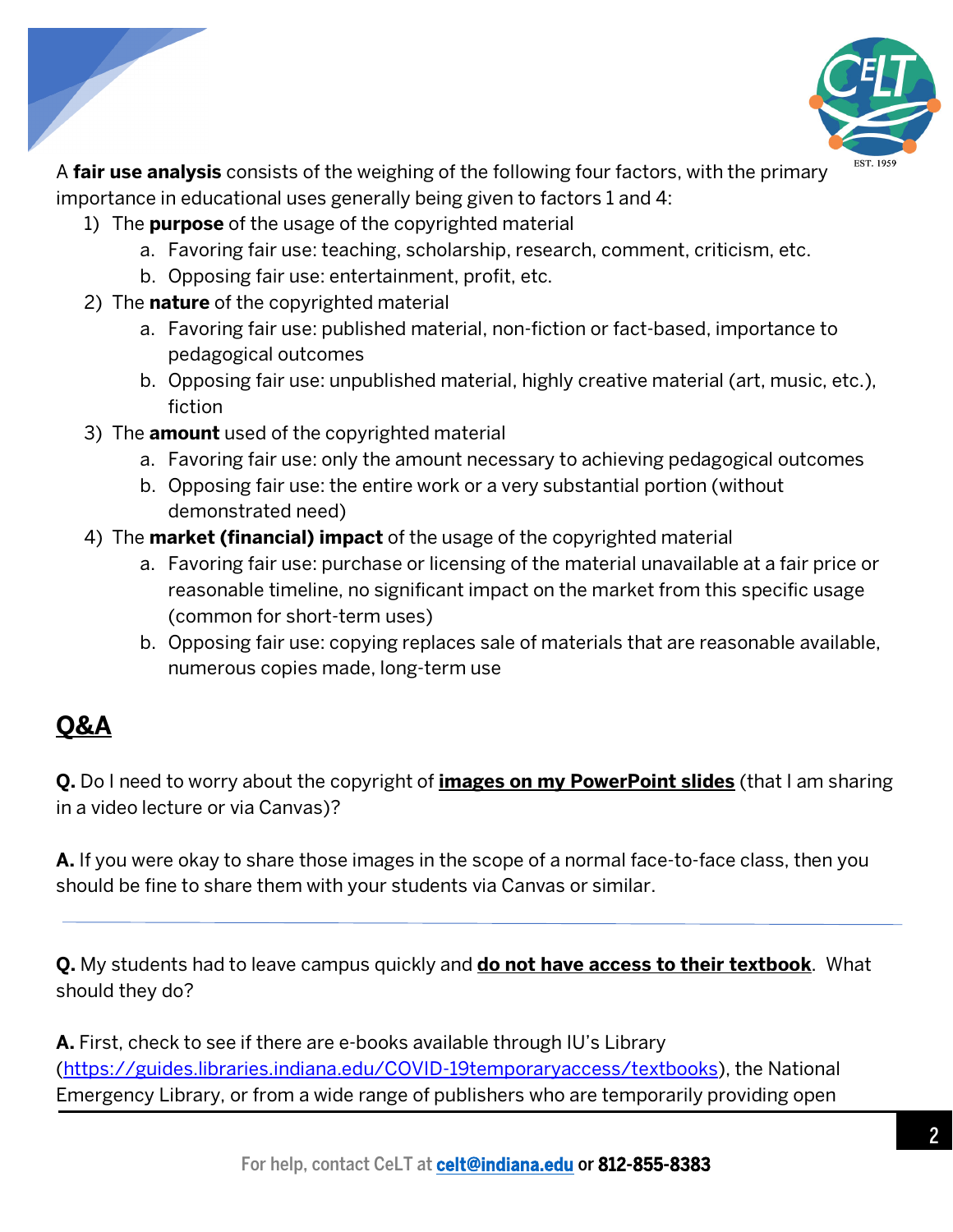



access to e-materials in response to the COVID-19 situation. CeLT or the library can assist you in this search. However, if your necessary text is unavailable elsewhere, you should likely feel comfortable to copy the necessary portions to share within Canvas for your students during this unusual situation.

**Q.** I need to **show a movie in class** for a project/discussion. How can I share this movie with my students?

**A.** First, look to see if the title is already available through any number of IU's current streaming subscriptions—you can search the IUCat records here: https://iucat.iu.edu/

Some streaming providers are greatly opening up their collections for unrestricted educational use during this time—you can find a list of many of them here: https://guides.libraries.indiana.edu/COVID-19temporaryaccess/video-audio

Many students have Netflix or Hulu subscriptions—it is not unreasonable to ask if your students are able to access the films through their own subscriptions. Please also check YouTube!

Both CeLT and the IU library can help you with your search. If you cannot find the movie elsewhere, you should likely feel comfortable to share clips of the same amount you would be utilizing in a face-to-face class as long as there is structured class activity based on the content (such as a discussion). In this context and considering the time-sensitive nature of moving coursework online due to COVID-19, CeLT interprets that showing an entire movie *may* be considered a fair use as long as discussions or other pedagogically effective activities are incorporated throughout the viewing. CeLT can assist you with these fair use clips if necessary.

## **Best practice take-aways:**

- Whenever possible, link to external materials rather than upload your own copy
- Limit the access to only your students by requiring students to log into Canvas/Kaltura/etc.
- Limit the duration of access to only the semester
- If you have questions, just ask!